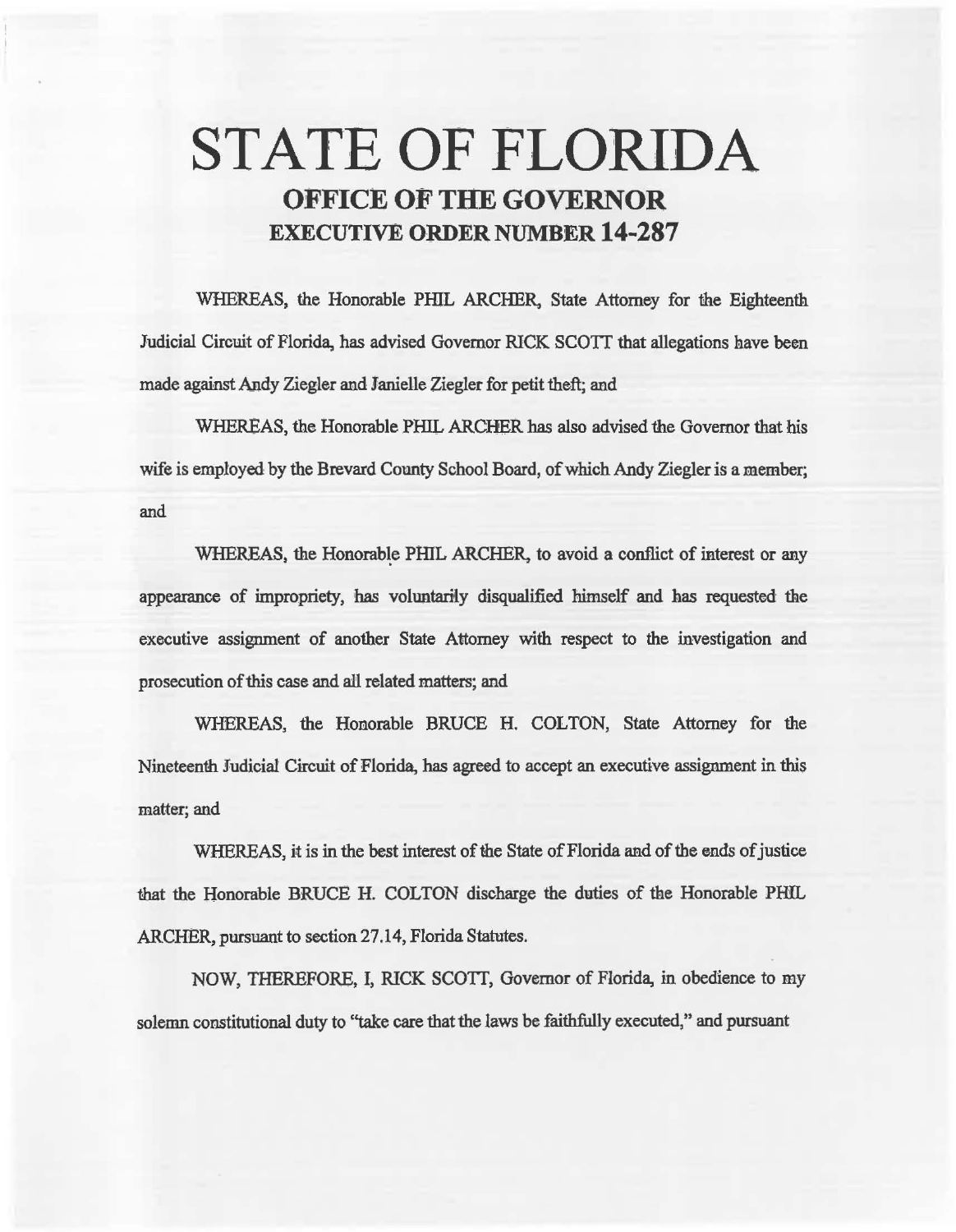to the Constitution and laws of the State of Florida, issue the following Executive Order, effective immediately:

#### Section 1.

The Honorable BRUCE H. COLTON, State Attorney for the Nineteenth Judicial Circuit of Florida, referred to as the "Assigned State Attorney," is assigned to discharge the duties of the Honorable PHIL ARCHER, State Attorney for the Eighteenth Judicial Circuit of Florida, as they relate to the investigation, prosecution and all matters related Andy Ziegler and Janielle Ziegler.

#### Section 2.

The Assigned State Attorney or one or more Assistant State Attorneys and Investigators, who have been designated by the Assigned State Attorney, shall proceed immediately to the Eighteenth Judicial Circuit of Florida, and are vested with the authority to perform the duties prescribed herein.

## Section 3.

All residents of the Eighteenth Judicial Circuit are requested, and all public officials are directed, to cooperate and render whatever assistance is necessary to the Assigned State Attorney, so that justice may be served.

### Section 4.

The period of this Executive Assignment shatl be for one (1) year, to and including November 7, 2015.